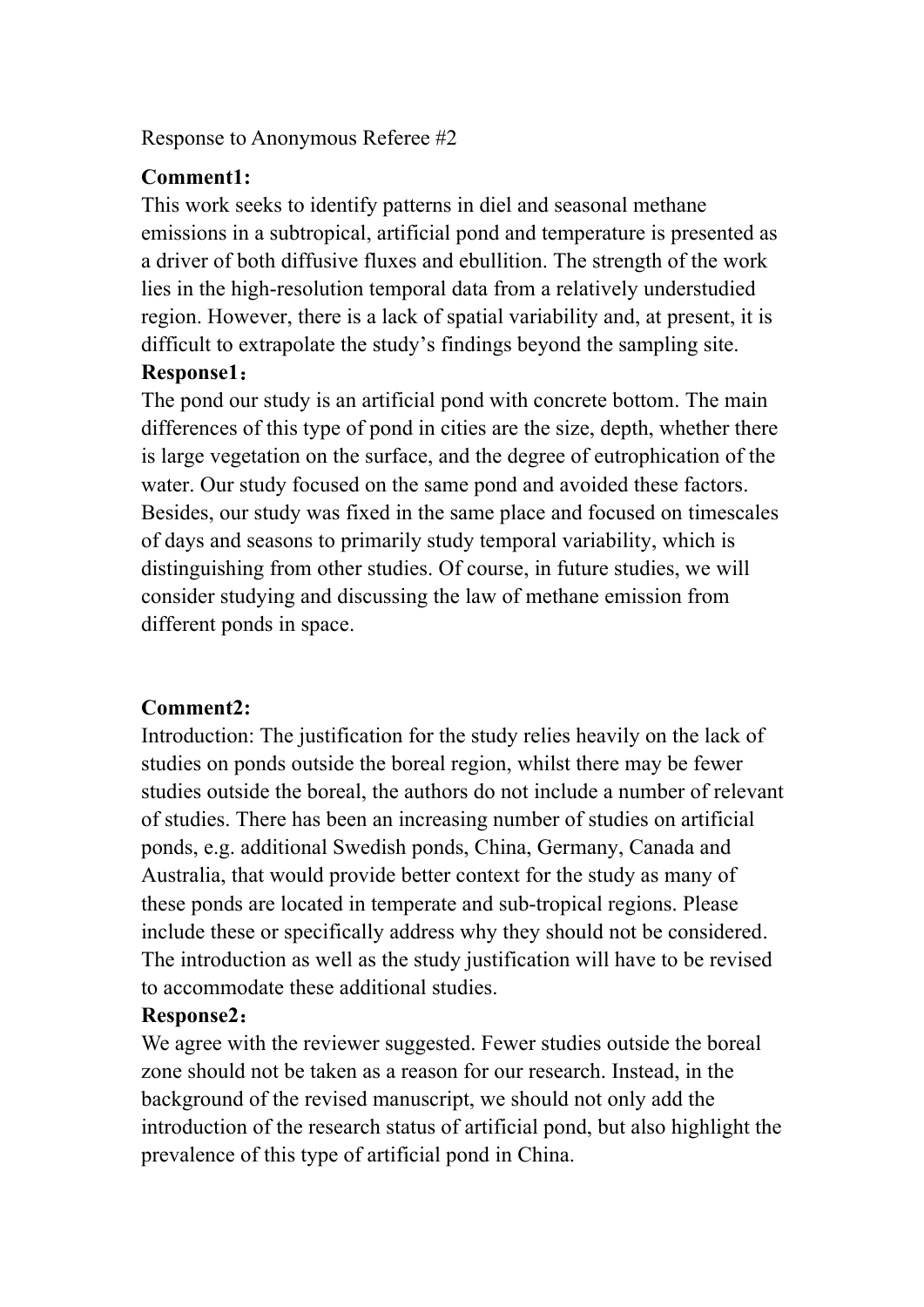# **Comment3:**

A rather dated reference to the IPCC is used, the more recent 2019 IPCC methodology refinement provides an updated summary of the current state of knowledge and critical gaps (of which small water bodies is one). **Response3**:

Thanks. We will update it in the revised draft.

# **Comment4:**

The authors appear to use a single chamber at the same sampling site, there needs to be further justification as to how representative emissions from this sampling site are of the pond itself. The site is shallower than the average depth of the pond and located close to the edge, if located downwind of the prevailing wind direction would wind driven resuspension of sediment porewaters be more likely to occur in this zone. **Response4**:

First of all, we apologize for the incorrect description in section 2.1. This should have been referred from another article when we were preparing the paper, but we forgot to modify some specific data. We will rewrite this section in the revised draft.

In fact, the pond our study is an artificial pond with concrete bottom. This type of pond is relatively flat at the bottom and has no large vegetation on the water surface. The whole water surface is relatively homogeneous. There is little difference in depth across the water. But there are seasonal variations in the water level, with a difference of about 15 cm. Besides, we monitored the wind speed. However, wind speed was too low to be measured during most campaigns (maximum wind speed was < 1.5 m s<sup>-1</sup>) and disregarded from further analysis.

# **Comment5:**

How representative is the pond to other urban ponds in the region, urban ponds are extremely diverse and concrete lined systems are not particularly common in other regions of the world.

#### **Response5**:

These concrete ponds at the bottom are very common in Chinese towns, especially in southern China, where there are two or three ponds per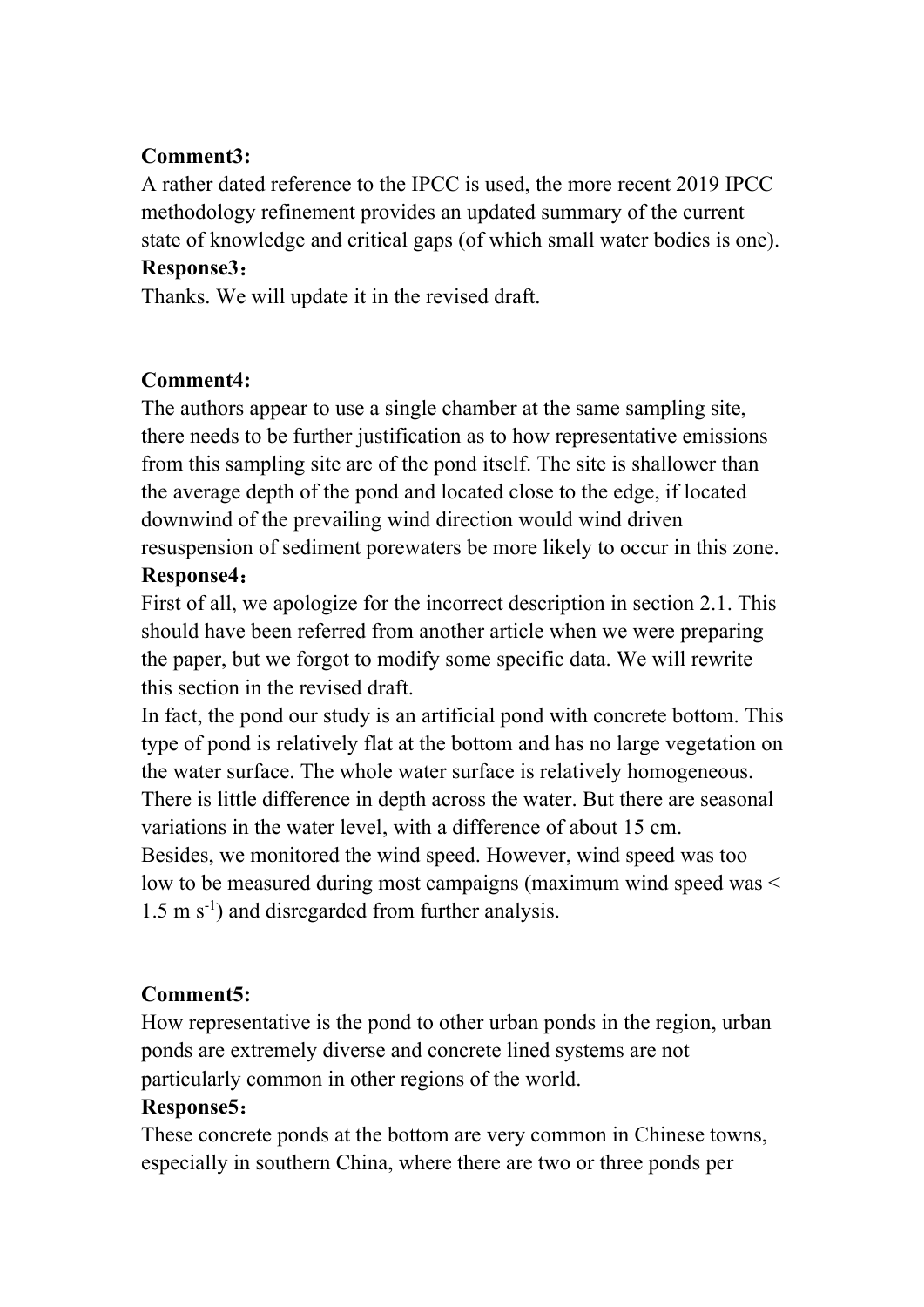#### community.

#### **Comment6:**

Please include more details about the site as well as aerial image or photograph of the pond.

#### **Response6**:

Good suggestions. We will provide photos of the pond in the supplements of revised draft.

# **Comment7:**

Did the authors monitor water level during or between monitoring events, this coupled with air pressure changes can be an important driver of ebullition.

# **Response7**:

The water level barely fluctuates during the day and does not change much within the season. But the water level varies from season to season, with a difference of about 15cm. Therefore, we did not observe the water level continuously, only the quarterly average.

# **Comment8:**

At present the focus in the results is almost exclusively on temperature as a driver of ebullition. Another consideration is the consolidation state of benthic sediments, this is of particularly relevance to silt and clay dominated beds. These fine sediments generally experience less consolidation and have less developed sediment gas pockets, do the authors have any additional information about the consolidation state such as bulk density or particle size. This information could support the relatively low ebullition rates observed in this study.

# **Response8**:

Good suggestions. However, we didn't have any information about the consolidation state such as bulk density or particle size of sediments, which should be very useful in explaining the CH<sub>4</sub> dynamics of the seasons.

# **Comment9:**